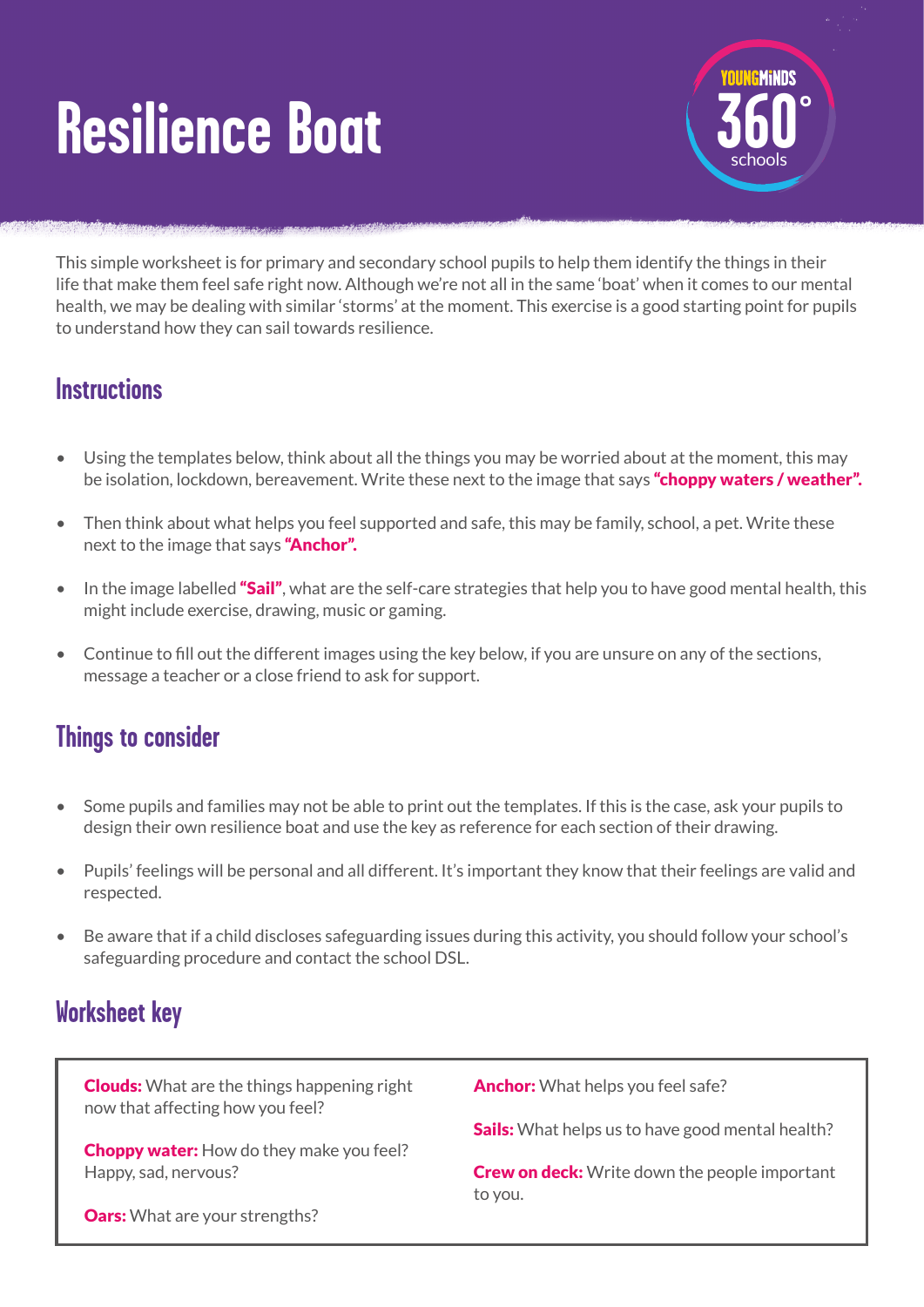# **Activity: Resilience Boat Primary school**